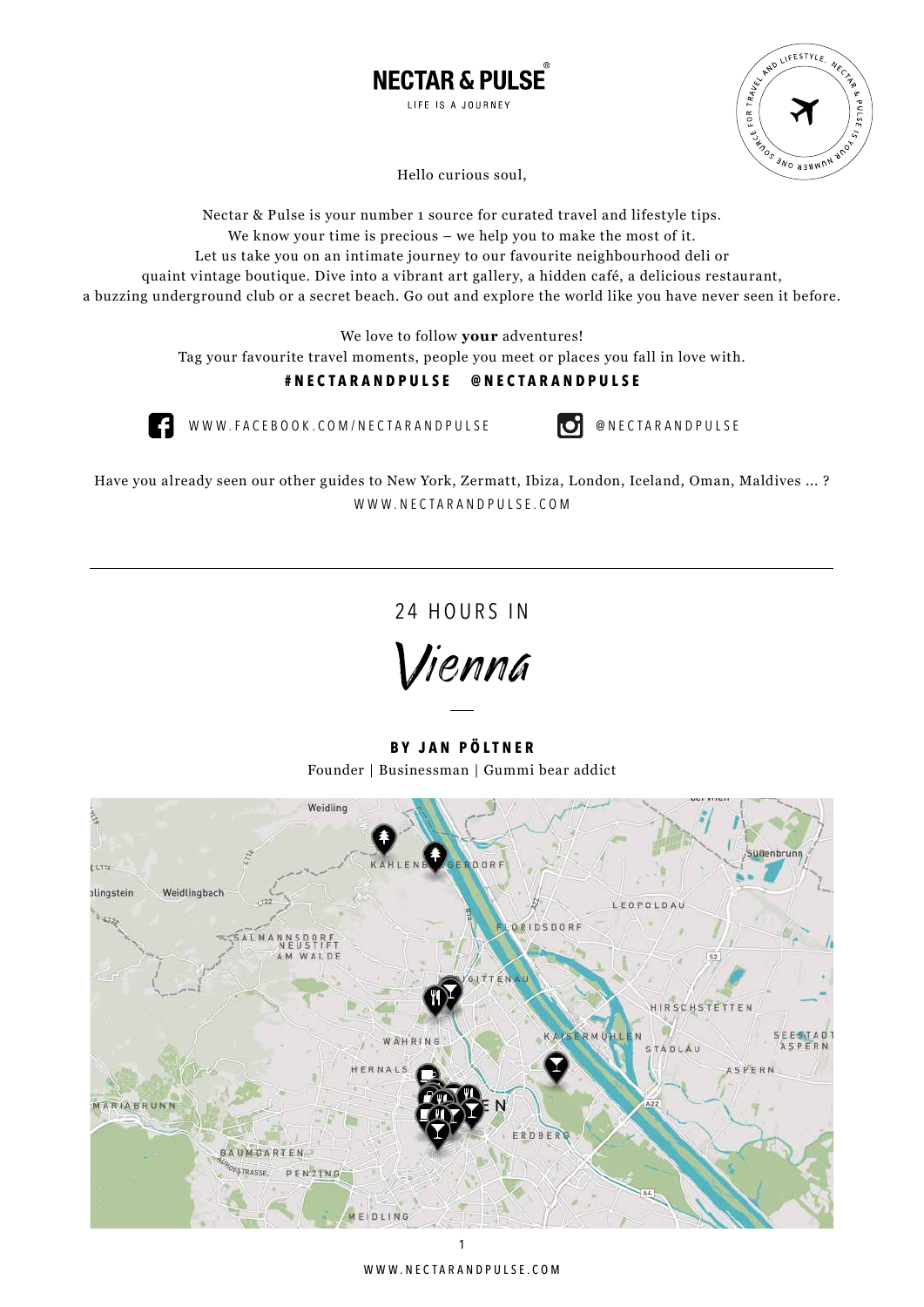# **MY PERFECT 24 HOURS IN VIENNA**

The first thing I should mention is that me and my team introduce you to various spots and cool locations and events in Vienna (and all of Austria!) on a daily basis, over on our website www.1000things.at—besides my personal tips, you should definitely check this out as well!

But for now, welcome to a day in my life.

I love to start my day in the heart of the district Josefstadt, at the **Café der Provinz**. Crêpes, coffee, omelettes—everything is great. Especially the brunch on offer during the weekends is what brings me here quite often. When it's warm outside, they open their little garden, which is situated in a very quiet side street and has a wonderful view of the Piaristenkirche. The café's interior is nice and cosy, too.

Afterwards I feel like taking a little walk and, as I'm already in one of the most beautiful parts of town, I just start wandering towards the city hall, taking a few hipsteresque pictures along the way.

From the city hall I walk to the **MuseumsQuartier**, where I often meet with friends. This is the thing to do in summer, by the way—meet up here, in the yard of the MQ (as we call it), and have a few beers. If you forget to bring beer, no worries: there is always a guy who walks around and sells beer for  $\mathfrak{C}_2$ , and most of the time it's still cold.

But right now is not really the time of day to have a few beers, I decide to check out one of the various exhibitions of the MQ. Or I go up the stairs to the left-hand side of the MuMok (the big grey cube) and take some pictures of the MQ from a little lug up there. I like to look for new perspectives on things and— I mean come on!—everybody has pictures from down in the courtyard…!

Right next door is one of my favourite restaurants to having dinner at, **Glacis Beisl**. There's such a wealth of foliage here, it's so green, that it's hard to believe you're actually in a big city.

I keep on strolling and end up in the 7th district, called Neubau, a.k.a home of the hipsters. This is such a fast-moving area, literally every day a new café, second-hand shop (very recommendable: **Burggasse 24**), hairdresser or restaurants opens up here. Just go with the flow!

Now I'm walking through the magnificent Spittelberg area, where I always feel like I've got lost and magically ended up somewhere in Italy. In the lower part of Spittelberg, you will find one of the best restaurants in Vienna: the **Erich** only opened its doors recently, in spring 2016, but it has already become a favourite of mine. It has a lovely 'Schanigarten' (Viennese for 'outdoor sitting area'), and the menu is small but excellent…quite excellent! During wintertime, you should definitely book a table in advance, because there's not a whole lot of room inside.

Right now, however, I have the ice cream shop **Veganista** in my sights, which is just next door to Erich. They sell heavenly (you guessed it) vegan ice cream. They only opened up two years ago, but they already have numerous branches in Vienna and have even made it to the USA. So don't be surprised if the queue extends all the way outside to the street—you should definitely still get in line though, you don't want to miss this! Vegan types of ice cream like 'Germknödel' (yeast dumpling filled with plum sauce), matcha, blueberry-lavender or 'Marillenknödel' (apricot dumpling) will be your reward for waiting, and trust me, it's worth the wait!

With an ice cream cone in my hands and a smile on my face I carry on walking until I get to the café **Liebling**. Sadly, this isn't such a hidden spot anymore, but it's still a cool café. I sit down, order a Club Mate or a Fritz Kola and read the newspaper or a book. It's also a good spot to get some work done.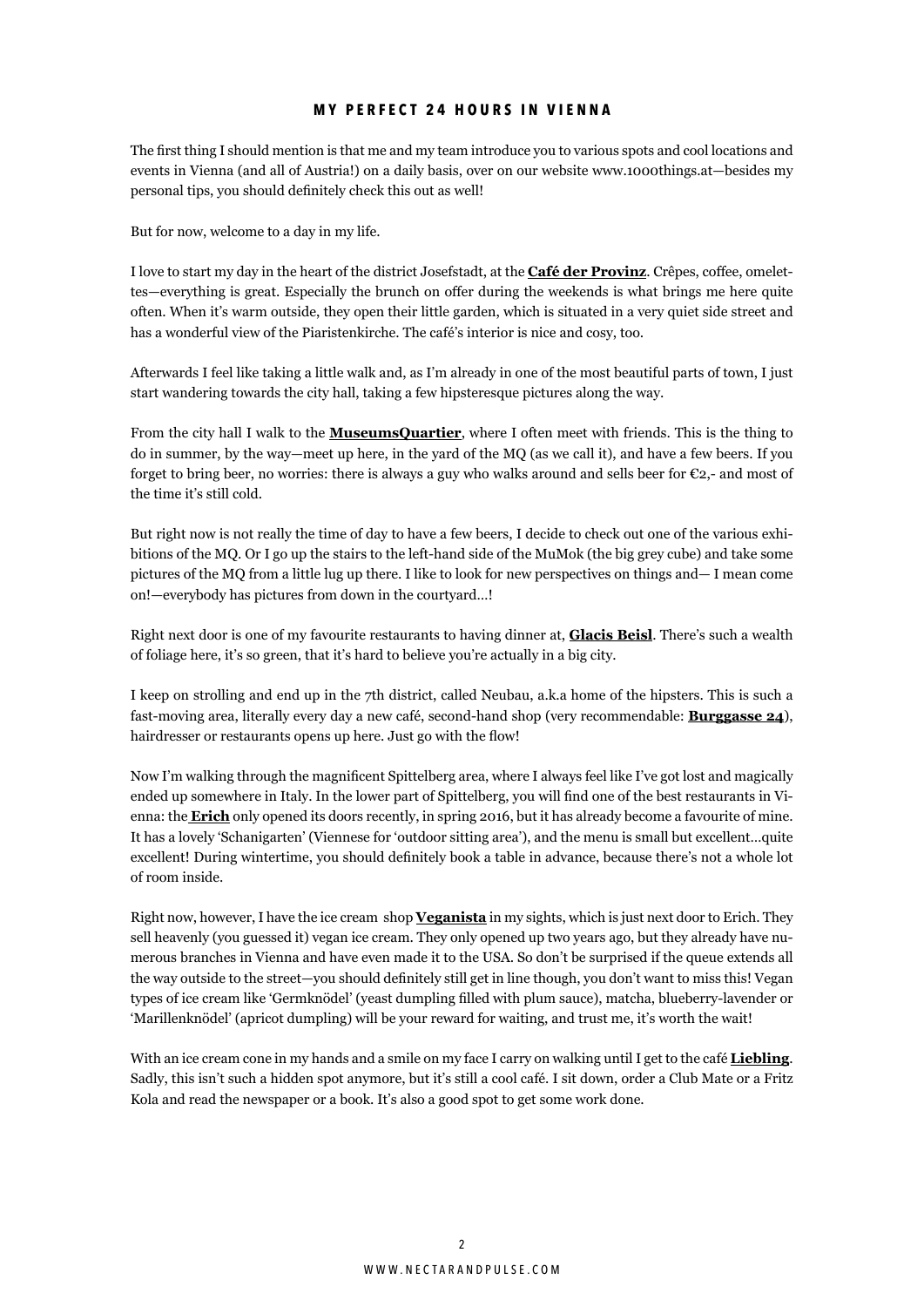Since I'm actually always hungry, I already think about what to do for dinner. And so, after I've finished my reading workload for the day and got a good caffeine buzz going at the Liebling, I'm on my way to the restaurant **1500 Foodmakers**, downstairs at the 25hrs Hotel. Everything here is mouthwatering, but a particular favourite of mine is the pizza with fresh goats' cheese, leek, garlic, and bacon. And even if you're not planning on having dinner here, the 25hrs Hotel is worth checking out for its awesome, creative interior design alone.

Once you're done with dinner, take the lift to the hotel's rooftop. Here you'll find the **Dachboden**, one of the coolest bars in Vienna, boasting a superbly stylish interior and a spectacular view over the entire city. You wouldn't believe that this used to be a dorm once. From time to time, I sell my fashion label 'lifethings' here in a sort of 'rooftop pop-up store', which I share with other designers. Maybe we'll happen to be there when you come visiting. In general though, the Dachboden gets really crowded in the evening (it opens at 3pm), so you'd better come early if you want to get good seats and enjoy drinks, the view and perhaps some new 'lifethings'. Booking in advance isn't possible.

After taking the obligatory selfies with Vienna in the background, I start making plans for the night out in the city. I'm a great fan of the 'Heurigen' of Vienna. Wikipedia describes a Heurigen as 'a place where wine is served', but of course it is so much more. If you're still hungry, you can have typical Austrian comfort food in one of these. It's always delicious and only adds to the authenticity of your experience of Viennese lifestyle. Most of the time, you arrange your menu yourself and pay according to its weight. And you drink lots and lots of wine! To be honest, it's an essential experience—if you haven't been to a Heurigen, you haven't really been to Vienna. Many of them can be found on the city's outskirts, like in **Nußdorf**, or higher up at the hill **Kahlenberg** (amazing view of Vienna included). If you haven't planned anything yet for the next day, join a 'Heurigenexpress' tour, where they drive you from one location to the next. Great fun (but be prepared for a little hangover tomorrow…)!

Tonight, I'm staying in the city centre though. First stop is the Heurigen **Zum Gschupftn Ferdl,** which is located in a beautiful rear courtyard. This place has been the starting point for many unforgettable nights out already, with lots of wine and schnaps. Afterwards it's off to the club **Titanic**, especially when the event On Fleek is taking place; this is just a really fun venue all-round. Alternatives are: **Pratersauna** (used to be better, but still a good club), **Volksgarten** (a little fancier and more expensive), **Celeste** (check out the lineup beforehand) or **Grelle Forelle** (for techno fans).

But no matter where you end up, stumbling out of the club in the early morning hours should lead you to the next 'Wiener Würstelstandl' straight away (booth selling sausage and beer). Order a 'Eitrige und a Sechzehnerblech' and enjoy a cheese kransky and canned beer. A classic thing to do! Two of my favourite booths are **Bitzinger** and **Würstel Leo**.

And now, done for the night, and pretty much ready to go to sleep. If you're still up for an afterhour session, check out **Sass**, **Das Werk** or **Puff, die Bar** ('Puff' means brothel in German, but it's really just the name of the bar).

Have fun!

Enjoy exploring, Jan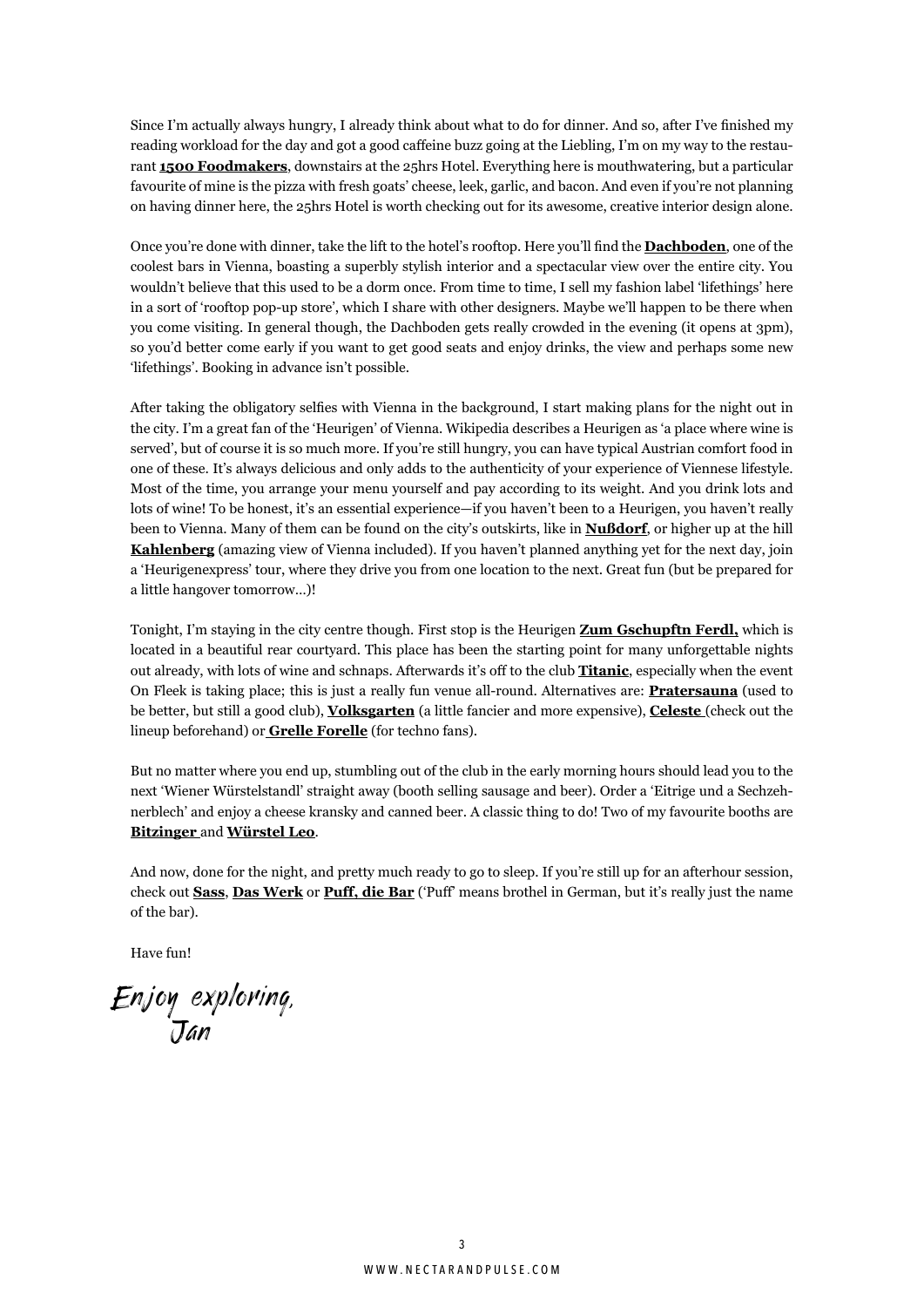# **CAFÉ DER PROVINZ**

CAFÉ Maria-Treu-Gasse 1-3, 1080 Vienna, Austria www.cafederprovinz.at

A french café with a really nice garden area to sit in during summer. Their brunch buffet on the weekend is a winner!

# **MUSEUMSQUARTIER**

ARTS & CULTURE Museumsplatz 1, 1070 Vienna, Austria www.mqw.at

This is the place to be—not only during summer, because in the winter you can go and visit all the great exhibitions.

## **GLACIS BEISL**

RESTAURANT Breite G. 4, Vienna, Austria www.glacisbeisl.at

When you sit here in the summer, you feel as though you're outside the city although you're right in the centre of it, because it's just that green.

# **BURGGASSE 24**

**SHOP** Burggasse 24, Vienna, Austria www.burggasse24.com

This is where the cool kids shop their latest outfits.







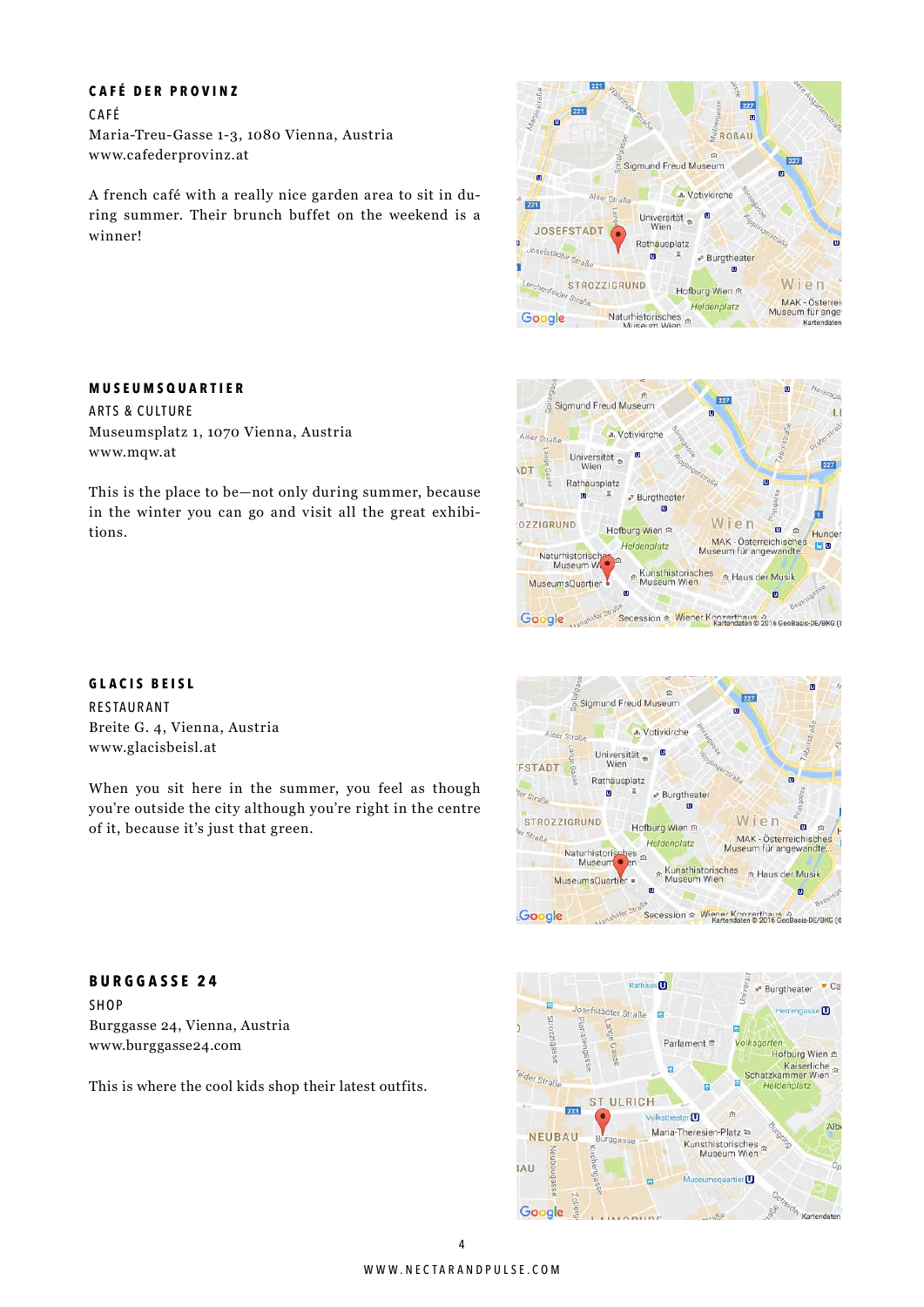## **ERICH**

RESTAURANT Neustiftgasse 27, Vienna, Austria www.erichwien.at

They've got such a splendid outdoor area and a delicious menu. This is one of my favourite restaurants, to be for sure!

# **VEGANISTA**

SWEETS Neustiftgasse 23, Vienna, Austria www.veganista.at

All vegan, all delicious. It's a good thing the queue so long whenever I come here—gives me time to choose what flavour ice cream I'll get.

#### **LIEBLING**

CAFÉ Zollergasse 6, Vienna, Austria www.facebook.com/liebling1070

This café is a real all-rounder: meet your tinder date, have coffee or drinks with friends or just sit down and work.







#### Wien lanigass Freyund Burgtheater Café Centra Rathau  $\bullet$ losefstädter Straße  $\overline{0}$ **INNI** Parlament <sup>m</sup> Hofburg Wien Kaiserliche E E Heldenplatz **D**Sterre **ST ULRICH** 223  $\blacksquare$ Albertina e Maria-Theresien-Platz to **BAU** Burggasse Kunsthistorisches é Google Kartendater

#### **1500 FOODMAKERS / DACHBODEN**

RESTAURANT / BAR Museumstraße 9, Vienna, Austria www.25hours-hotels.com/en/museumsquartier/restaurant/1500-foodmakers.html

Before I go up to the rooftop bar Dachboden, I love to have on one of their damn fine pizzas. From the rooftop bar Dachboden you have have one of the best views over the city. The interior is also a highlight.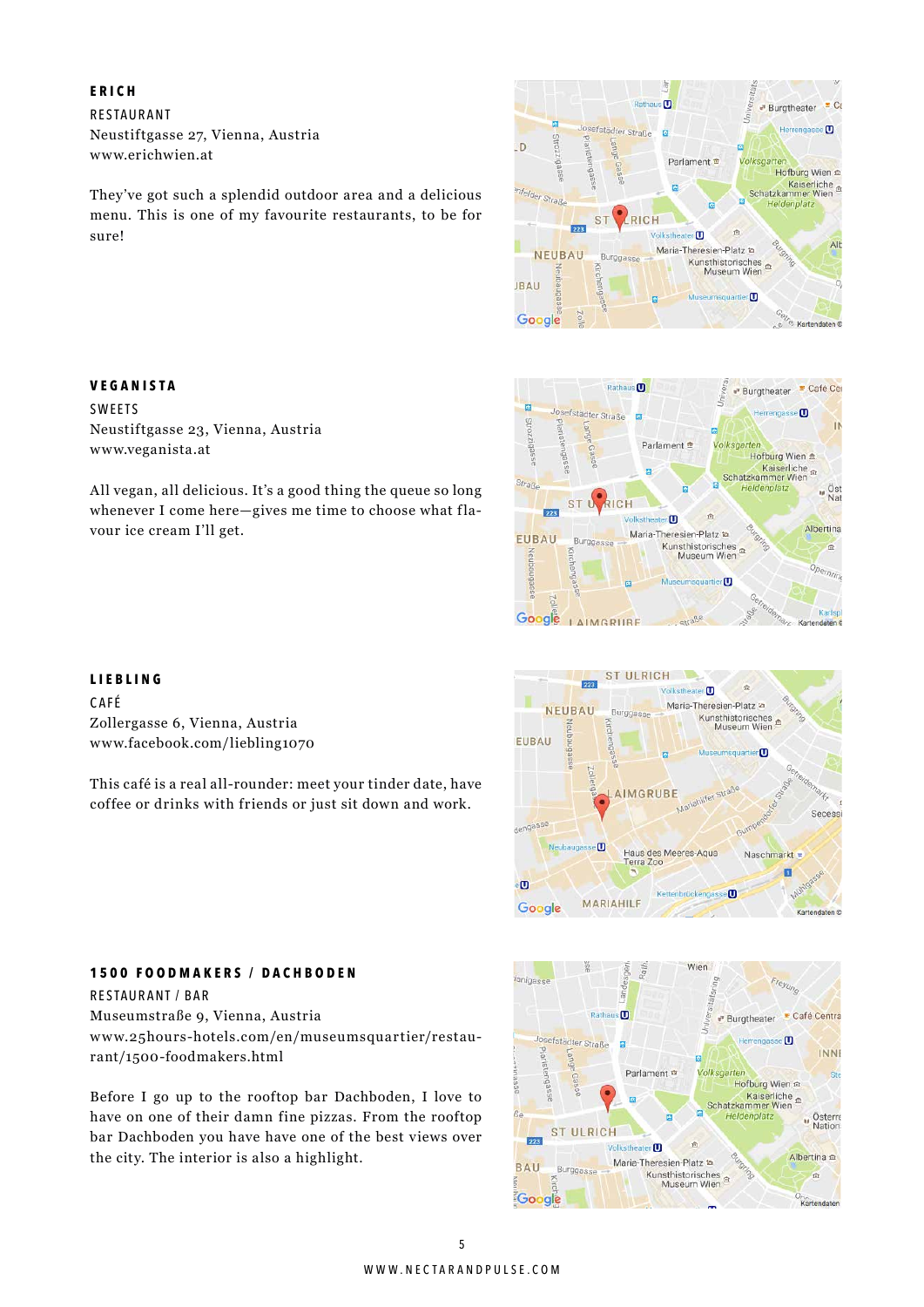# **ZUM GSCHUPFTN FERDL**

RESTAURANT Windmühlgasse 20, Vienna, Austria www.zumgschupftnferdl.com

This is the best Heurigen in the city. Their food is very good and the staff is great with customers.









# **CLUB TITANIC**

BARS & CLUBS Theobaldgasse 11, Vienna, Austria www.titanic.at

This cool underground club has been an institution in Vienna for more than 30 years now.

# **PRATERSAUNA**

BARS & CLUBS Waldsteingartenstraße 135, Vienna, Austria www.pratersauna.tv

A kick-ass venue in summer!

**VOLKSGARTEN**

BARS & CLUBS Burgring, Vienna, Austria www.volksgarten.at

This is the café society in Vienna: long queues and expensive. Still, from time to time they throw really good parties!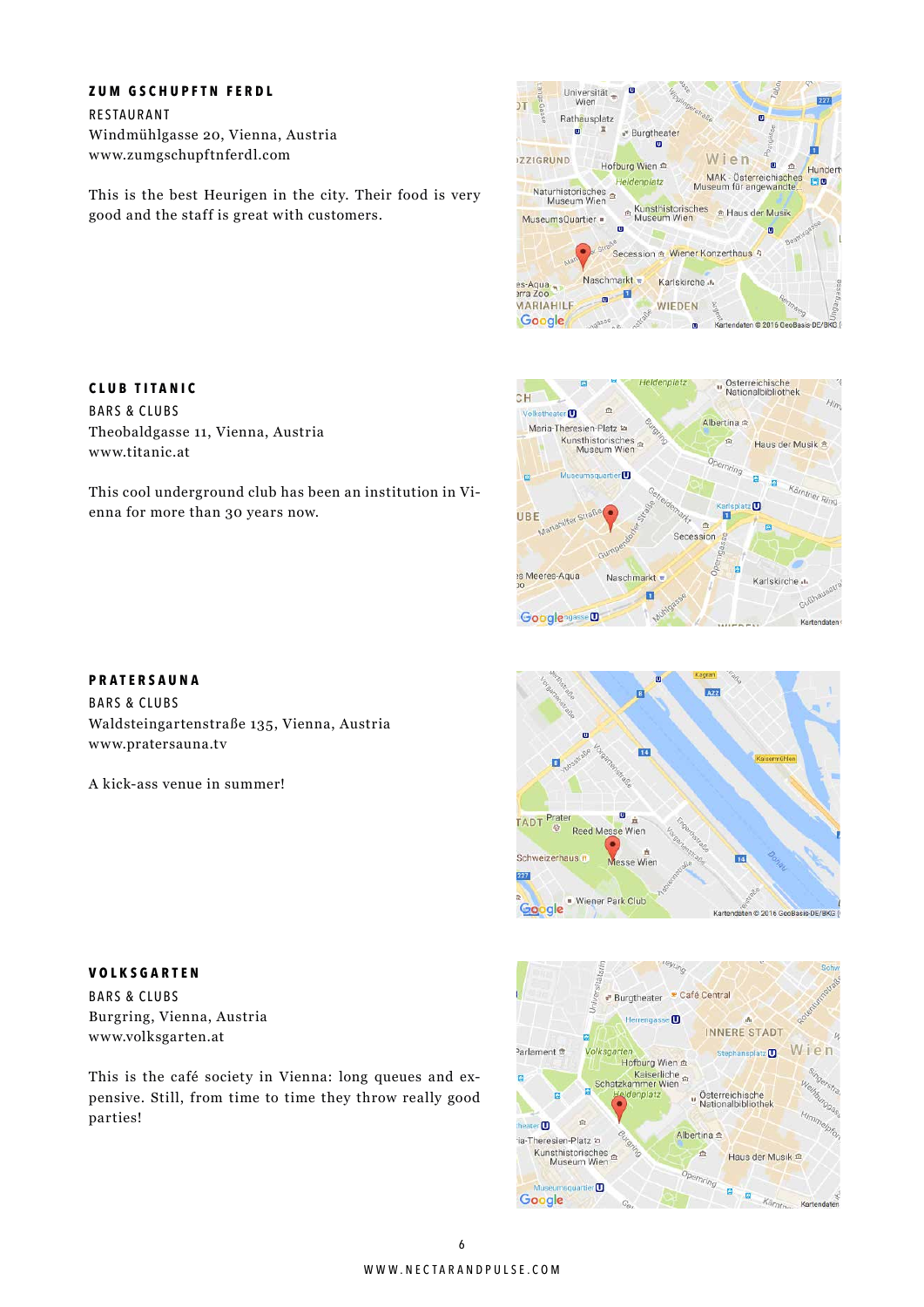# **CELESTE**

BARS & CLUBS Hamburgerstraße 18, Vienna, Austria www.celeste.co.at

The entry fee is dirt cheap and the crowd' always great, but the music might not always be to your liking, so check the event schedule beforehand.



# 276 Pokomygass  $226$ 221 è  $\mathbf{C}$ ō Leipzi Mülly ennungsanlage Spittela 24  $\boxed{227}$ **Coogle ALTHANGRUND**





#### **GRELLE FORELLE**

BARS & CLUBS Spittelauer Lände 12, Vienna, Austria www.grelleforelle.com

This is Vienna's techno and electro hot spot! Great location, right next to the canal, with a large outdoor area. They renovated recently, so it's better than ever!

# **BITZINGER**

RESTAURANT Augustinerstraße 1, Vienna, Austria www.bitzinger-wien.at

One of my favourite booths selling sausage and beer. It's a little pricey, though.

# **WÜRSTELSTAND LEO** RESTAURANT

Döblinger Gürtel 2, Vienna, Austria www.wuerstelstandleo.at

A typical booth selling sausage and beer, it's 'ur-wienerisch' (very typical for Vienna). From the outside it looks rather modest, but it's definitely a good choice for a midnight or early morning snack.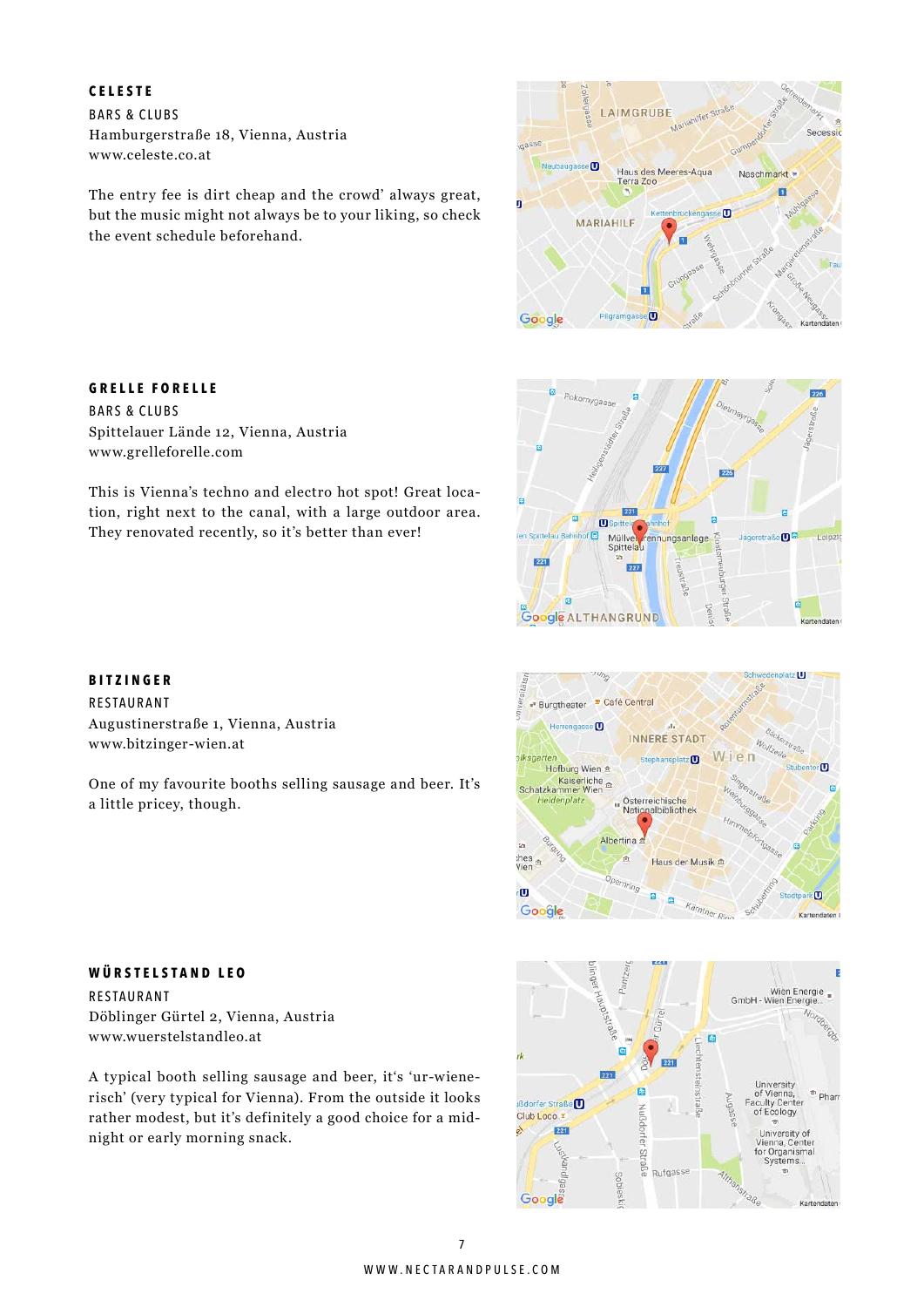**NUSSDORF**

**KAHLENBERG**

Kahlenberg, Vienna, Austria

ESCAPE

ESCAPE Nußdorf, Vienna, Austria

Many wonderful Heurigen are located here.







BARS & CLUBS Karlsplatz 1, Vienna, Austria www.sassvienna.com

A club with a modern design: dark finishes accentuated with shining lustres and golden elements here and there. Chic but still very cool.

Also a few beautiful Heurigen around here. Furthermore,

you've got a great view of Vienna up on the hill.



**DAS WERK** BARS & CLUBS U-Bahn Bogen 332, 1090 Vienna, Austria www.daswerk.org

Das Werk is close to the club Grelle Forelle, and is a perfect afterhour location. Also a concert venue, movie theater, exhibition space and club rolled into one.